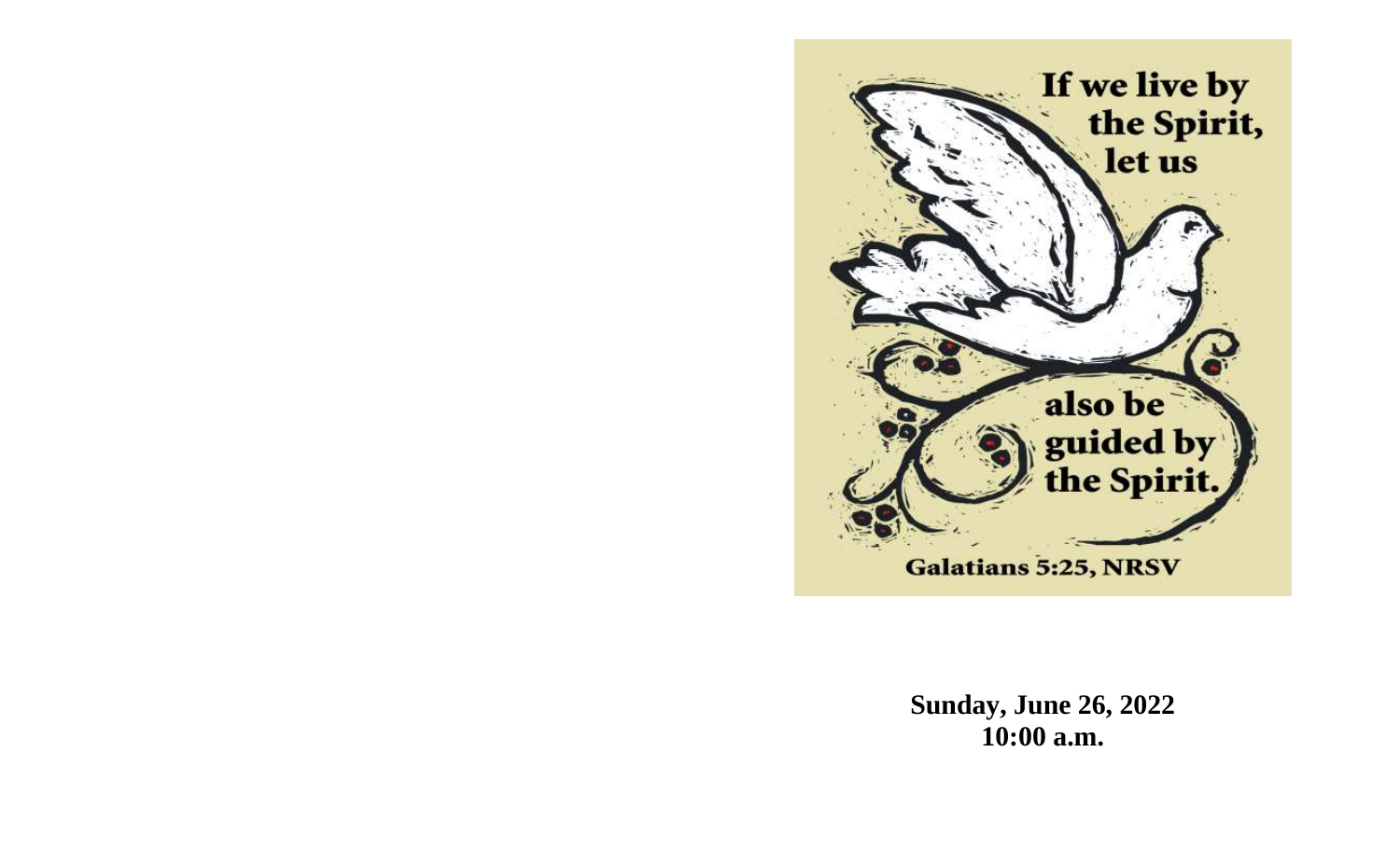### **Welcome to St. Paul Lutheran Church**

It is a joy to gather together for worship!

#### **St. Paul Purpose Statement**

Living Christ centered lives so we may love all, serve our community, and share the Word.

### **Sunday Worship Schedule**

9:00am Tri-Church Online Worship Service on our website or call toll-free 1-888-975-5536 anytime 10:00am In-person worship with Holy Communion; 9:00 a.m. In-person Sunday School – September – May

#### **Communion**

We celebrate Jesus' presence each week in Holy Communion. This is the Lord's Supper and Jesus invites us: whether you are a lifelong Lutheran, or just considering Christianity; if you are an infant or elderly; if your family has been in the United States for generations, or has only recently arrived; if you are LGBTQIA+ or straight; if you live with disabilities, chronic illness, or are able-bodied and currently healthy; if you are home-blessed or homeless; ... YOU are welcome at God's meal of grace at St. Paul.

### **Accessibility**

Handicap parking, entrance, wheelchair, and restrooms are available. Sound amplifiers and large print bulletins are available. Please ask an usher for assistance.

### **Children's Offering**

St. Paul's purpose statement is "Living Christ centered lives so we may love all, serve our community, and share the Word." At. St. Paul, when we say "all" we mean ALL! We are dedicated to creating a world where all God's beloved children and families can live in dignity just the way God created them. Our June Children's Offering will support PFlag Sauk Valley, a local organization supporting LGBTQIA+ persons and their families so that we can have proud people, loving families, safe communities, and a diverse and inclusive world.

> 1701 16th Ave. Sterling, IL 61081 815-625-3069 Pastor Makayla Dahleen Pastor Email: [pastormakayla@stpaulsterling.com](mailto:pastormakayla@stpaulsterling.com) Pastor Phone: 815-780-9401 Church email: [stpaulsterling@comcast.net](mailto:stpaulsterling@comcast.net) [www.stpaulsterling.com](http://www.stpaulsterling.com/)

#### **PRELUDE**

*"Hold Us Together"* Matt Maher and Steve Wilson

*When the prelude music begins, we invite you into a time of silent reflection to prepare our hearts and minds for worship.*

### **WELCOME/ANNOUNCEMENTS**

# **GATHERING**

**Confession & Forgiveness\*\*** (inspired by Galatians 5:13-25, Luke 9:51-62)

### **Prayer of Confession**

P: We struggle to manifest the fruits of the Spirit, but often find ourselves bound by works of the flesh.

We know the whole law is summed up in the single commandment to love our neighbor as ourselves.

Yet we create fences around ourselves to keep neighbors outside and tell ourselves we have no responsibility.

Even in our own back yard we "bite and devour" one another.

We wish it were different.

When Jesus calls us to follow him, we find every excuse to instead go home or to the workplace to finish something more important first.

Yet we yearn to be more centered on You.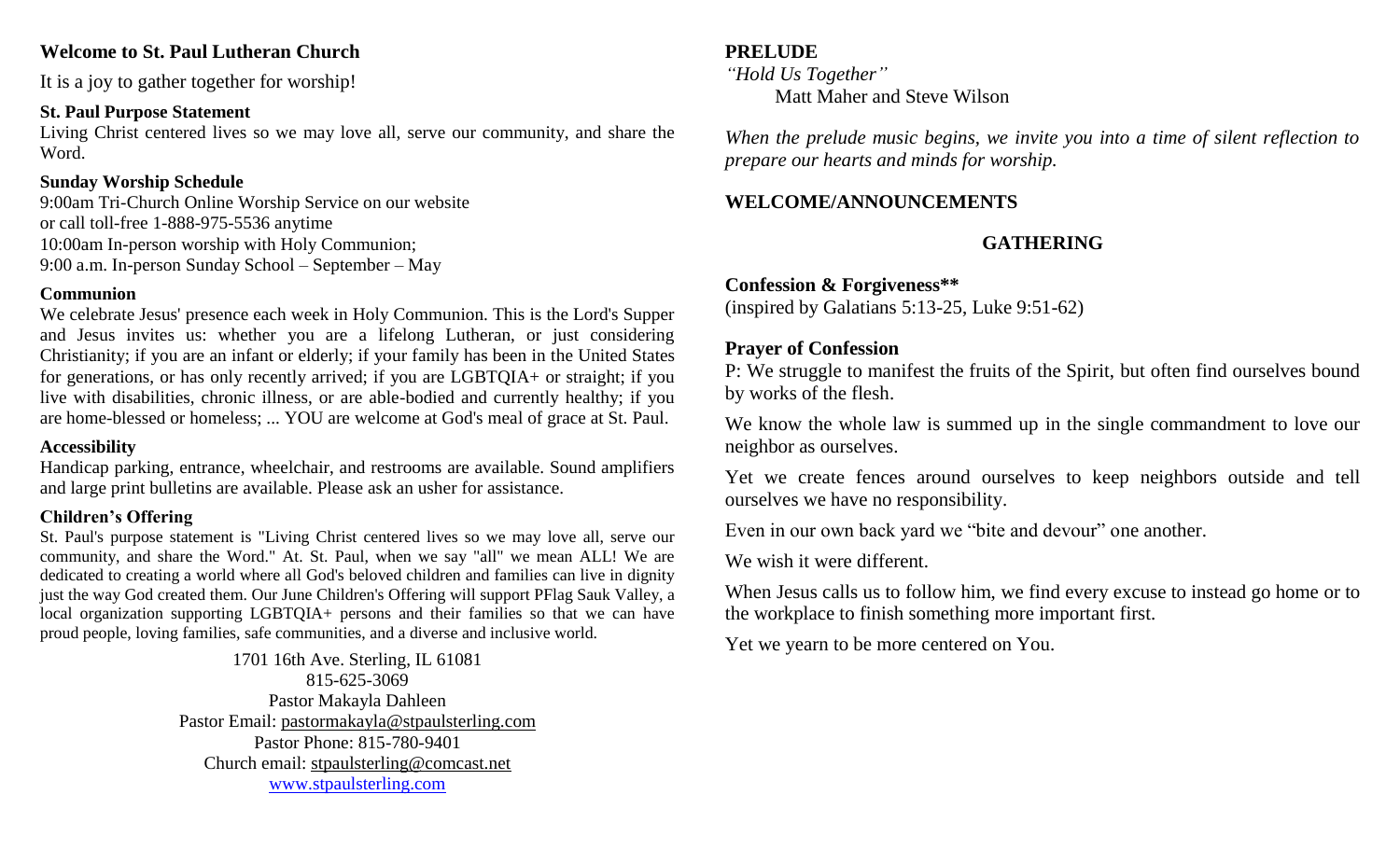### **Assurance of Pardon**

P: Despite our resistance, we can be assured that God's strong arm redeems the people.

God calls us back to God's realm, and encourages us with a love we can never lose no matter how hard we push back, no matter how often we forget, no matter how far we stray.

We need but ask and we are forgiven.

\*\* from Putting on the Mantle: Service Prayers for the 6th Sunday after Pentecost, written by The Rev. Catherine Rolling. Posted on the United Church of Christ's Worship Ways website. <http://www.ucc.org/worship/worship-ways/>

# **HYMN OF PRAISE**





For peace in the world, for the health of the church,

for the unity of all; for this holy house, for all who worship and praise, Let us pray to the Lord, let us pray to the Lord. *Refrain*

That we may live out your impassioned response to the hungry and the poor; that we may live out truth and justice and grace,

Let us pray to the Lord, let us pray to the Lord. *Refrain*

For peace on our hearts, for peace in our homes,

for friends and family; for life and for love, for our work and our play, Let us pray to the Lord, let us pray to the Lord. *Refrain*

For your Spirit to guide; that you center our lives in the water and the Word; That you nourish our souls with your body and blood, Let us pray to the Lord, let us pray to the Lord. *Refrain*

### **GREETING**

P: The grace of our Lord Jesus Christ, the love of God, and the communion of the Holy Spirit be with you all.

**All: And also with you.**

# **PRAYER OF THE DAY**

P: Let us pray,

Oh Lord of Liberation, you set us free in Christ. Guide us to live not by our selfish desires but in the way of the spirit. Lead us to live with love, joy, peace, patience, kindness, generosity, faithfulness, gentleness, and self-control. In the name of Jesus, we pray.

**All: Amen.**

# **WORD**

# **Psalm 16**

L: Protect me, O God, for I take refuge in you; I have said to the Lord, "You are my Lord, my good above all other."

**All: All my delight is in the godly that are in the land, upon those who are noble among the people.**

L: But those who run after other gods shall have their troubles multiplied.

**All: I will not pour out drink offerings to such gods, never take their names upon my lips.**

L: O Lord, you are my portion and my cup; it is you who uphold my lot.

**All: My boundaries enclose a pleasant land; indeed, I have a rich inheritance.**

L: I will bless the Lord who gives me counsel; my heart teaches me night after night.

### **All: I have set the Lord always before me; because God is at my right hand, I shall not be shaken.**

L: My heart, therefore, is glad, and my spirit rejoices; my body also shall rest in hope.

**All: For you will not abandon me to the grave, nor let your holy one see the pit.**

L: You will show me the path of life; in your presence there is fullness of joy, and in your right hand are pleasures forevermore.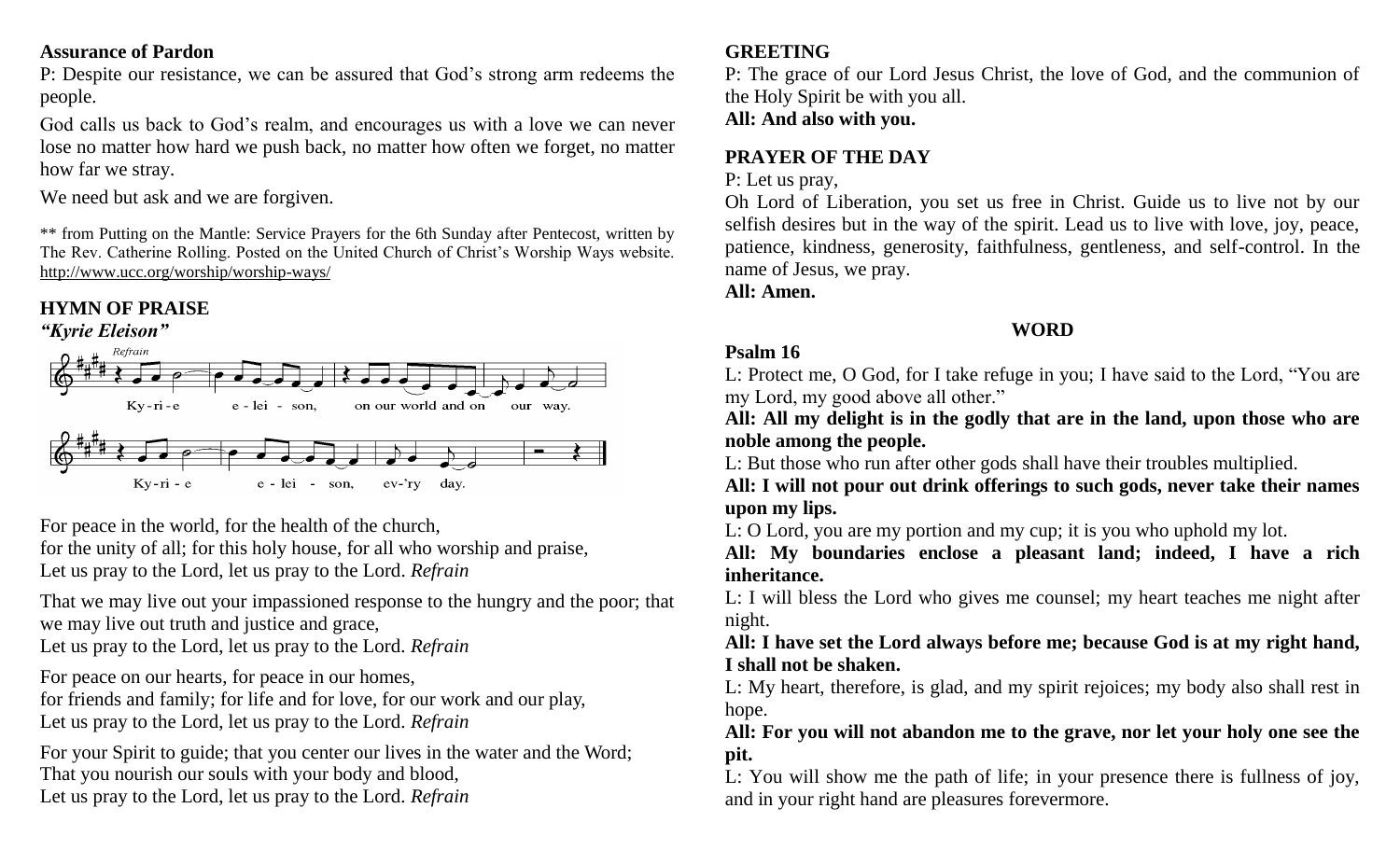### **SONG** *"Yet Not I But Through Christ in Me"*

- 1 What gift of grace is Jesus my redeemer There is no more for heaven now to give He is my joy my righteousness and freedom My steadfast love my deep and boundless peace To this I hold my hope is only Jesus For my life is wholly bound to his Oh how strange and divine I can sing all is mine Yet not I but through Christ in me
- 2 The night is dark but I am not forsaken For by my side the Saviour he will stay I labour on in weakness and rejoicing For in my need his power is displayed

To this I hold my Shepherd will defend me Through the deepest valley he will lead Oh the night has been won and I shall overcome Yet not I but through Christ in me

3 No fate I dread I know I am forgiven The future sure the price it has been paid For Jesus bled and suffered for my pardon And he was raised to overthrow the grave

> To this I hold my sin has been defeated Jesus now and ever is my plea Oh the chains are released I can sing I am free Yet not I but through Christ in me

4 With every breath I long to follow Jesus For he has said that he will bring me home And day by day I know he will renew me Until I stand with joy before the throne

To this I hold my hope is only Jesus All the glory evermore to him When the race is complete still my lips shall repeat Yet not I but through Christ in me

#### **Ending**

When the race is complete still my lips shall repeat Yet not I but through Christ in me Yet not I but through Christ in me

Jonny Robinson | Michael Farren | Rich Thompson © 2018 CityAlight Music (Admin. by Integrity Music)

### **SECOND READING: Galatians 5:1, 13-25**

A reading from Galatians

<sup>1</sup>For freedom Christ has set us free. Stand firm, therefore, and do not submit again to a yoke of slavery.

 $13$ For you were called to freedom, brothers and sisters; only do not use your freedom as an opportunity for self-indulgence, but through love become slaves to one another. <sup>14</sup>For the whole law is summed up in a single commandment, "You shall love your neighbor as yourself." <sup>15</sup>If, however, you bite and devour one another, take care that you are not consumed by one another.

<sup>16</sup>Live by the Spirit, I say, and do not gratify the desires of the flesh. <sup>17</sup>For what the flesh desires is opposed to the Spirit, and what the Spirit desires is opposed to the flesh; for these are opposed to each other, to prevent you from doing what you want. <sup>18</sup>But if you are led by the Spirit, you are not subject to the law. <sup>19</sup>Now the works of the flesh are obvious: fornication, impurity, licentiousness, <sup>20</sup>idolatry, sorcery, enmities, strife, jealousy, anger, quarrels, dissensions, factions, <sup>21</sup>envy, drunkenness, carousing, and things like these. I am warning you, as I warned you before: those who do such things will not inherit the kingdom of God.

 $22$ By contrast, the fruit of the Spirit is love, joy, peace, patience, kindness, generosity, faithfulness,  $^{23}$  gentleness, and self-control. There is no law against such things. <sup>24</sup>And those who belong to Christ Jesus have crucified the flesh with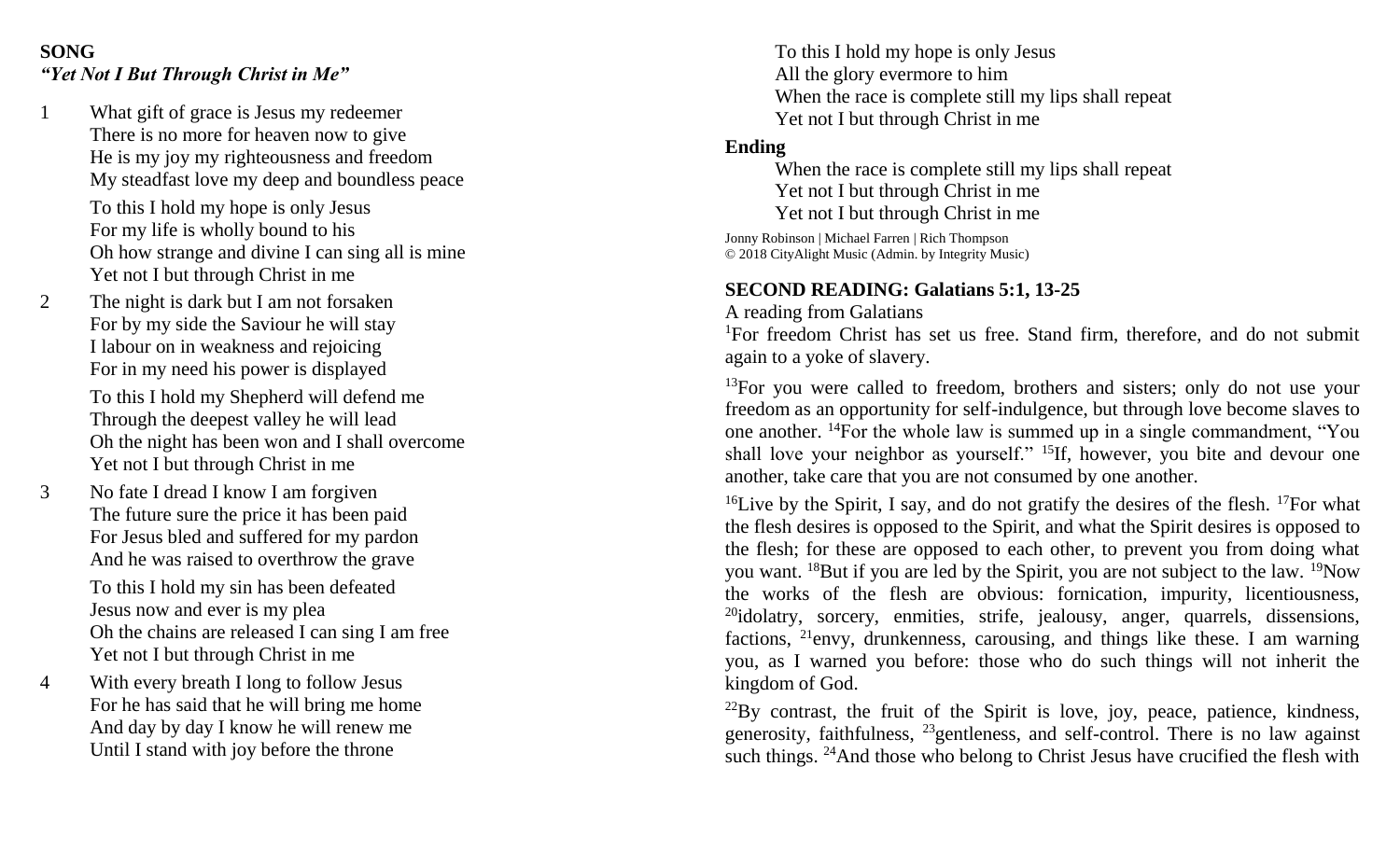its passions and desires. <sup>25</sup>If we live by the Spirit, let us also be guided by the Spirit.

L: Word of God, Word of Life **All: Thanks be to God.**

### **CHILDREN'S MESSAGE**

### **SERMON**

#### **HYMN OF THE DAY** *"Freedom Has Come"*

Jay Beech

1 We were waiting in the darkness, we were longing for the day; We'd been toiling in the galleys. Death would be the only way, To find freedom from our bondage. Then we heard somebody call, "Come be crucified with Jesus, there is new life for you all."

# Refrain:

Freedom, freedom has come. We're no longer slaves, we are daughters and sons. Freedom, our new life's begun. We're never turning back now that freedom has come.

2 We like Abraham and Sarah put our faith in God alone. We are children of the promise by the seeds which faith has sown. And the walls that would divide us have been carried on their way, By the flood that raged inside us on that great baptismal day.

# Refrain:

3 It's the Spirit we will follow not the flesh that we will heed. By our fruits the world will know us, not by words but by our deeds. If we learn to be the servants then we'll keep on running well, And the only law we'll know is, "Love your neighbor as yourself."

# **PRAYERS OF INTERCESSION**

*Each petition ends with these words:*

P: In your love, **All: hear our prayer.**

### **PEACE**

P: The peace of Christ be with you always. **All: And also with you!** P: Let us share a sign of Christ's peace with one another.

### **OFFERING**

*"Offering"* Paul Baloche

# **OFFERING PRAYER**

# **MEAL**

# **THE GREAT THANKSGIVING**

P: The Lord be with you. **All: And also with you.** P: Lift up your hearts. **All: We lift them to the Lord.** P: Let us give thanks to the Lord our God. **All: It is right to give our thanks and praise.**

# **THANKSGIVING AT THE TABLE**

Refrain: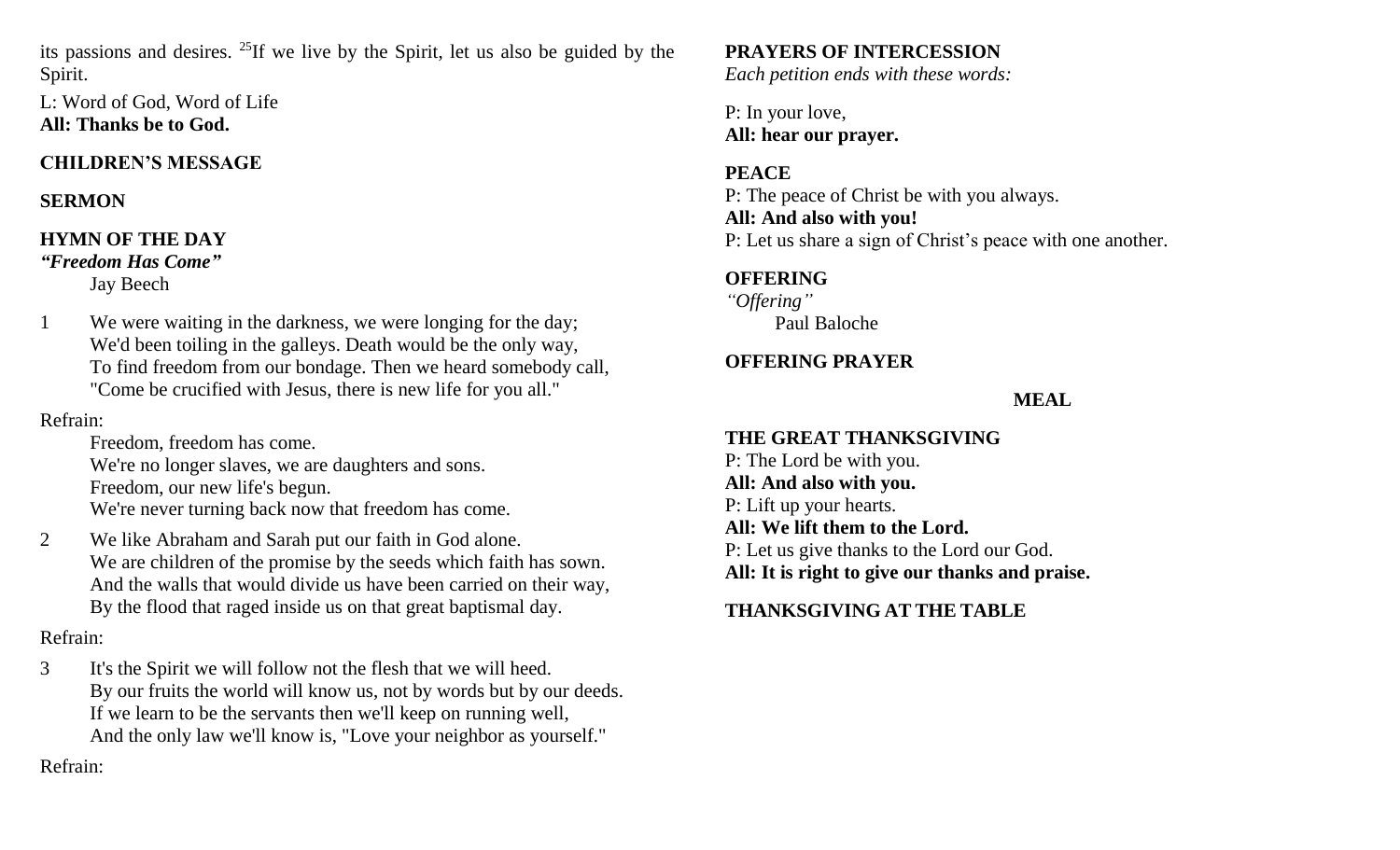### **LORD'S PRAYER**

P: Gathered into one, by the Holy Spirit, let us pray as Jesus taught us: **All: Our Father, who art in heaven,**

**hallowed be thy name, thy kingdom come,**

**thy will be done,**

**on earth as it is in heaven.**

**Give us this day our daily bread;**

**and forgive us our trespasses,**

**as we forgive those**

**who trespass against us; and lead us not into temptation,**

**but deliver us from evil.**

**For thine is the kingdom,**

**and the power, and the glory, forever and ever. Amen.**

### **INVITATION TO COMMUNION**

The risen Christ invites us to taste and see that the Lord is Good! Eat, Drink and be satisfied.

### **COMMUNION**

### **COMMUNION MUSIC**



*"Only By Our Lonesome"* Nate Crary

1 We confess that we cannot do it all Only by our lonesome, only by our lonesome There is space between where we put a wall Only by our lonesome, only by our lonesome

#### Refrain:

Won't you knock down all the walls that we built stable Tip them over and restore them into Sturdy dinner tables

2 We confess that we cannot free ourselves Only by our lonesome, only by our lonesome And despite our best, we get overwhelmed Only by our lonesome, only by our lonesome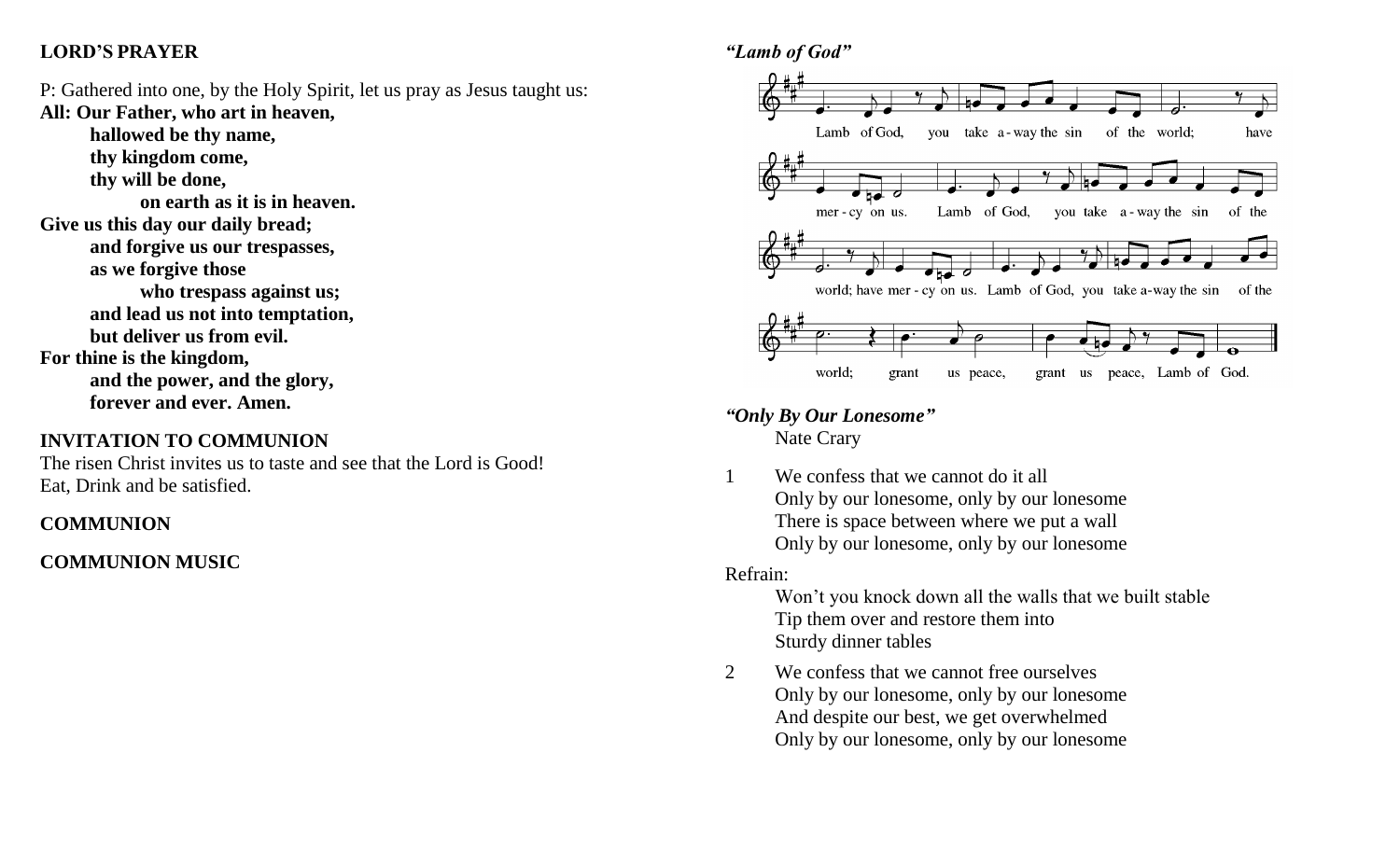#### Refrain:

Won't you knock down all the walls that we built stable Tip them over and restore them into Sturdy dinner tables

3 We confess that we cannot find our way Only by our lonesome, only by our lonesome Please forgive our sins, reignite our flame Only by our lonesome, only by our lonesome

### Refrain:

Won't you knock down all the walls that we built stable Tip them over and restore them into Sturdy dinner tables

### *"With All My Heart"*

Lloyd Garrelts and Todd Miller

With all of my heart, I thank you for living. With all of my heart, I thank you each day. For giving my life back to me, at times I do stray. You are the giver of peace. In struggles I still believe, **(repeat)**

### **POST COMMUNION BLESSING**

# **SENDING**

# **Gerad's Blessing of Farewell and Godspeed**

P: Gerad Von Holten

We are so grateful for your ministry here at St. Paul since 2011.

As you leave our congregation*,* we wish to bid you farewell and offer a blessing for you.

Jim: A reading from Isaiah: Thus says the Lord, who created you, O Jacob, who formed you, O Israel: Do not fear, for I have redeemed you; I have called you by name, you are mine. When you pass through the waters, I will be with you; and

through the rivers, they shall not overwhelm you; when you walk through fire you shall not be burned, and the flame shall not consume you. For I am the Lord your God, the Holy One of Israel, your Savior. *(Isaiah 43:1-3)*

Gerad, When you joined us in ministry, we rejoiced to welcome you into the mission we share as the people of God. In this community you have made a huge impact on our youth and worship life in our relationship with Jesus. God has blessed you in this community, and God has blessed us through you.

P: We encourage you to continue to receive and share God's gifts in your next adventure. May you be united with us in the body of Christ and the mission we share.

### Let us pray.

Eternal God, we thank you for Gerad and for the time we have shared with him. As he been a blessing to us, so now send him forth to be a blessing to others; through Jesus Christ, our Savior and Lord. **All: Amen.**

## **BLESSING**

P: The God of peace, Father,  $\pm$  Son, and Holy Spirit, bless you, comfort you, and show you the path of life this day and always.

### **All: Amen**